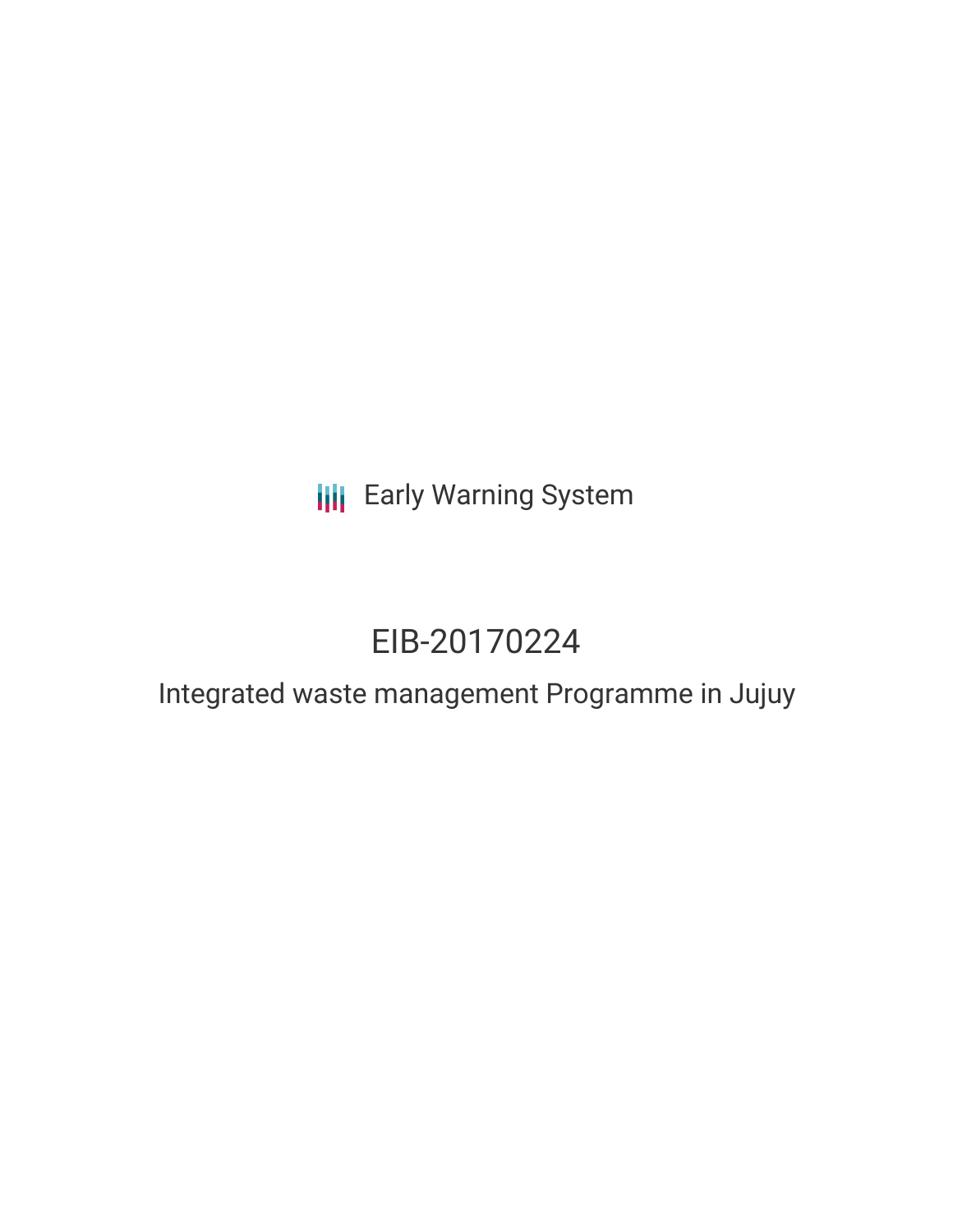

## **Quick Facts**

| <b>Countries</b>               | Argentina                      |
|--------------------------------|--------------------------------|
| <b>Specific Location</b>       | Province of Jujuy              |
| <b>Financial Institutions</b>  | European Investment Bank (EIB) |
| <b>Status</b>                  | Proposed                       |
| <b>Bank Risk Rating</b>        | U                              |
| <b>Investment Type(s)</b>      | Loan                           |
| <b>Investment Amount (USD)</b> | \$0.45 million                 |
| <b>Project Cost (USD)</b>      | \$0.90 million                 |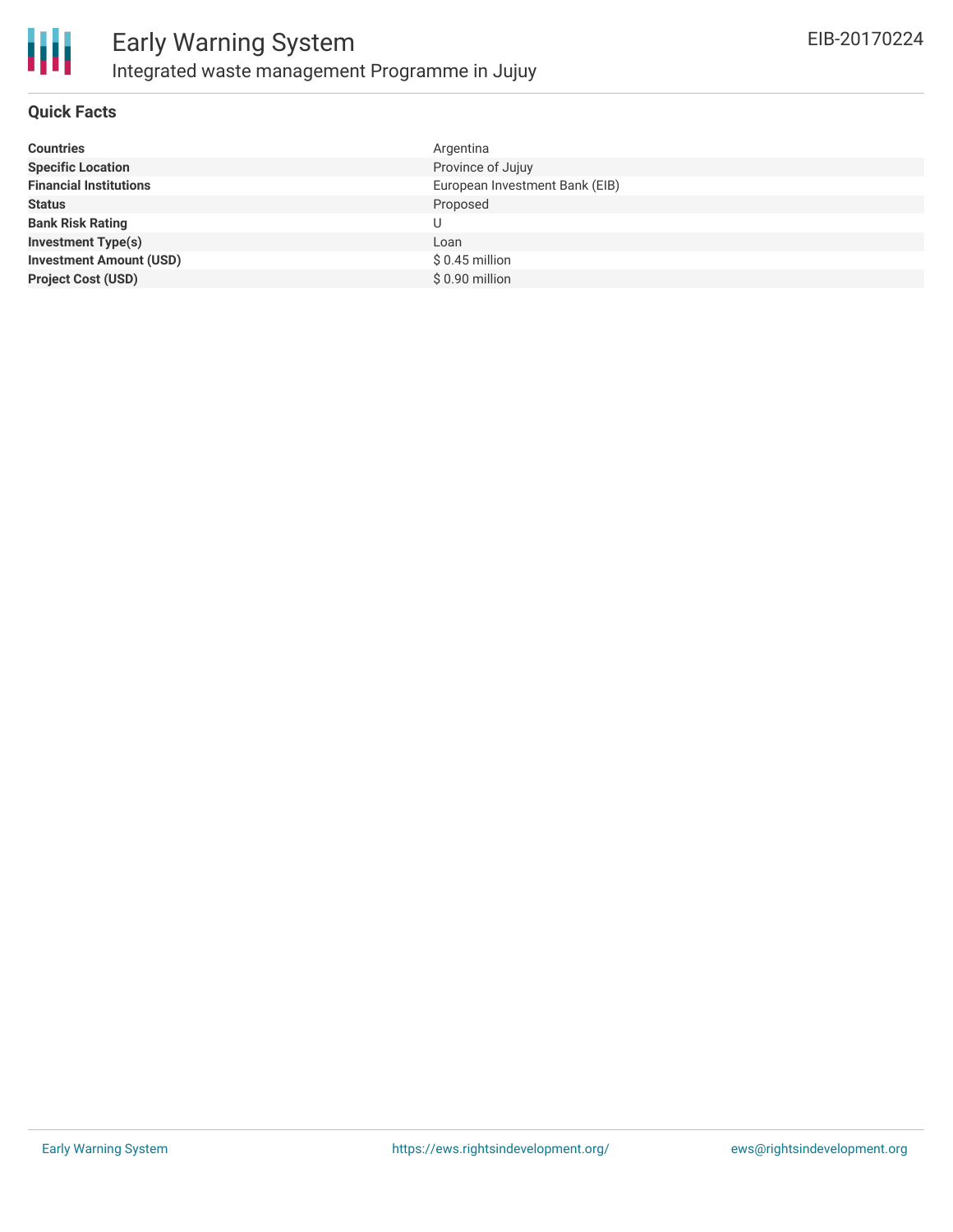

## **Project Description**

The project is a framework loan to support the implementation of an integrated waste management system for the collection, treatment and disposal of municipal solid waste generated in the province of Jujuy, Argentina. The project contributes to several Sustainable Development Goals (SDGs) and in particular to SDG11 - sustainable cities and communities - by helping to reduce the adverse environmental impact of cities. It will significantly contribute to the reduction of greenhouse gas emissions, thus contributing to climate change mitigation. The project is contributing to an environmental sustainability priority area identified in the Multiannual Indicative Programme for Latin America under the EU Development Cooperation Instrument 2014- 2020.

#### ENVIRONMENTAL ASPECTS

Due to their technical characteristics most of the treatment and disposal facilities are subject to a mandatory environmental impact assessment (EIA). The associated reports will be submitted to the Bank before any disbursement. The existing project aims to phase out the dumping of untreated waste, rationalising and improving the current solid waste disposal practices and gradually bringing the province into compliance with acceptable international environmental standards in this sector.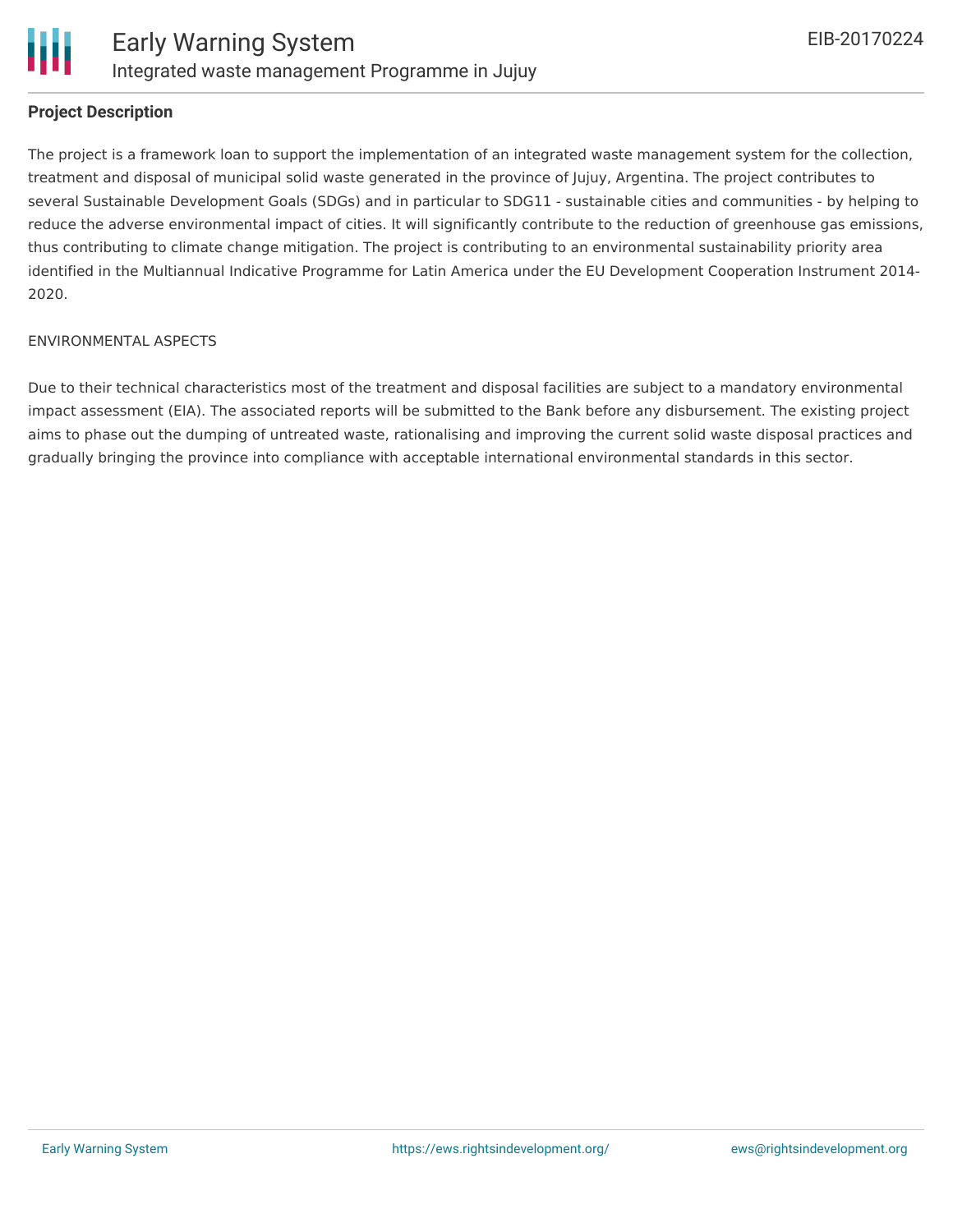

## **Investment Description**

European Investment Bank (EIB)

Proposed EIB finance (Approximate amount): USD 45 million (EUR 40 million)

Total cost (Approximate amount): USD 90 million (EUR 80 million)